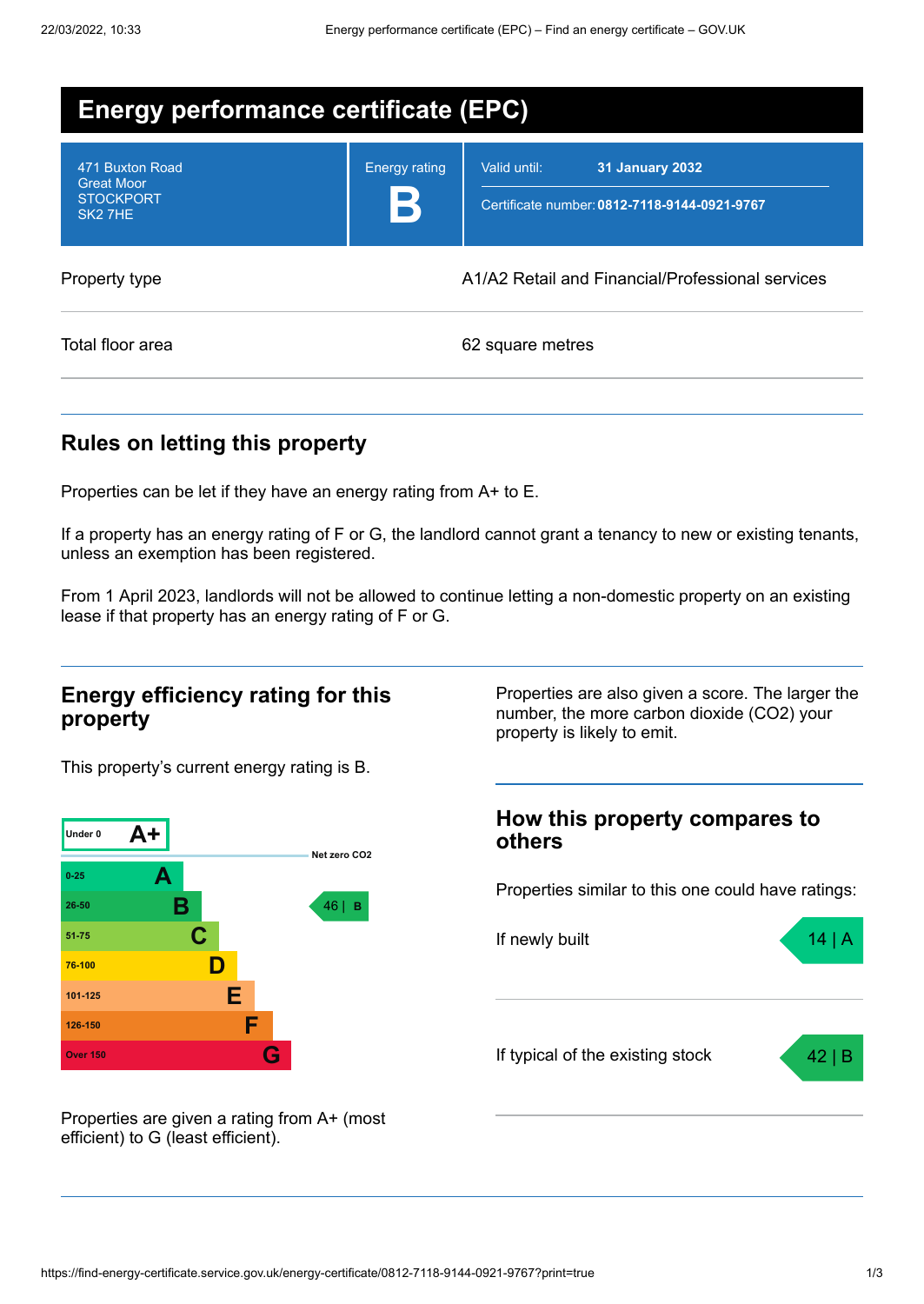# **Breakdown of this property's energy performance**

| <b>Natural Gas</b>                     |
|----------------------------------------|
| <b>Heating and Natural Ventilation</b> |
| 3                                      |
| 116.59                                 |
| 682                                    |
|                                        |

### **Recommendation report**

Guidance on improving the energy performance of this property can be found in the recommendation report [\(/energy-certificate/5549-9941-3188-4795-7227\)](https://find-energy-certificate.service.gov.uk/energy-certificate/5549-9941-3188-4795-7227).